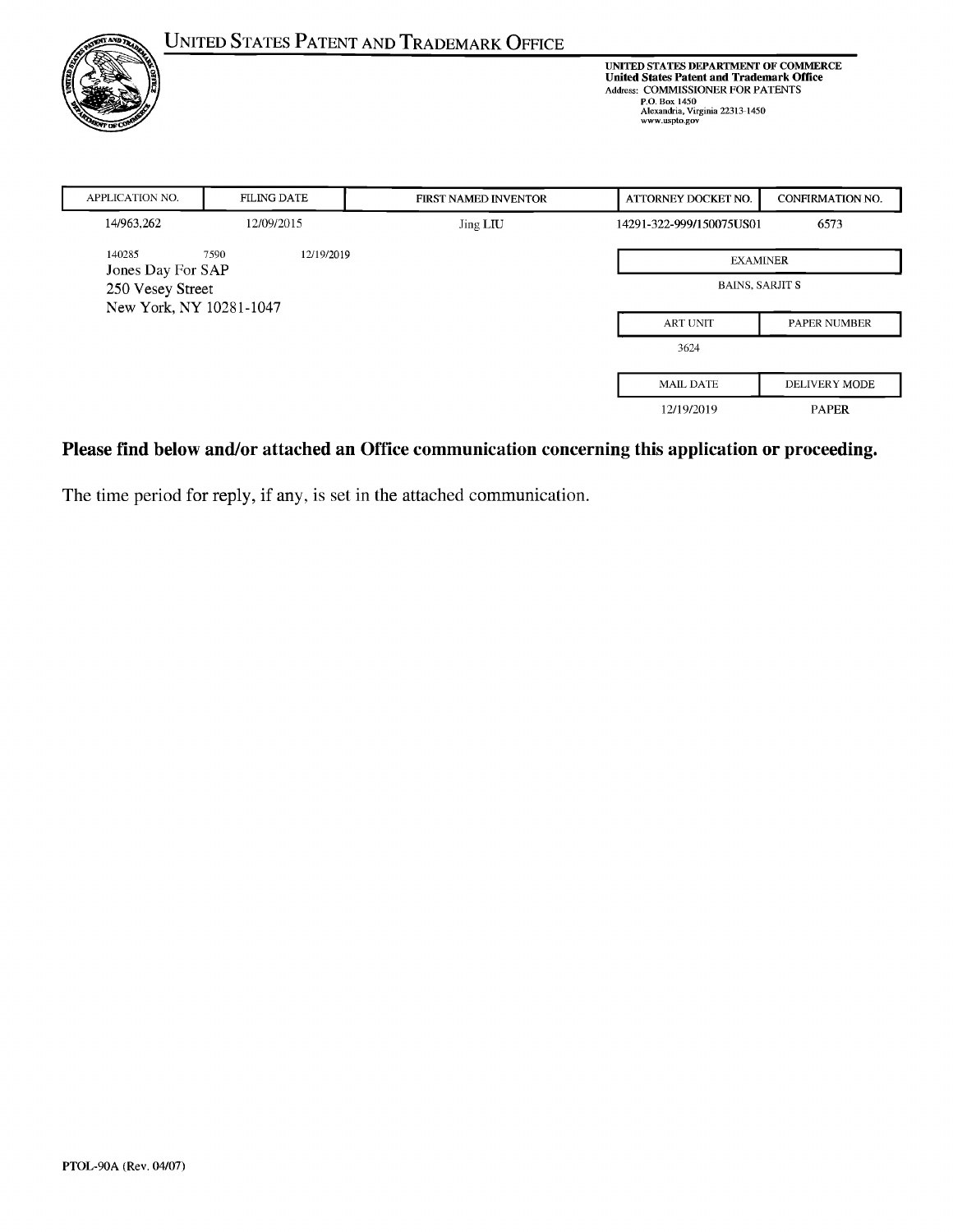|                                                                                                                                                                                                                                                                                                                                                                                                                                                                                                                     | <b>Application No.</b><br>14/963,262      | Applicant(s)<br>LIU et al. |                   |  |  |  |
|---------------------------------------------------------------------------------------------------------------------------------------------------------------------------------------------------------------------------------------------------------------------------------------------------------------------------------------------------------------------------------------------------------------------------------------------------------------------------------------------------------------------|-------------------------------------------|----------------------------|-------------------|--|--|--|
| <b>Office Action Summary</b>                                                                                                                                                                                                                                                                                                                                                                                                                                                                                        | <b>Examiner</b>                           | <b>Art Unit</b>            | AIA (FITF) Status |  |  |  |
|                                                                                                                                                                                                                                                                                                                                                                                                                                                                                                                     | SARJIT S BAINS                            | 3624                       | Yes               |  |  |  |
| -- The MAILING DATE of this communication appears on the cover sheet with the correspondence address --                                                                                                                                                                                                                                                                                                                                                                                                             |                                           |                            |                   |  |  |  |
| <b>Period for Reply</b>                                                                                                                                                                                                                                                                                                                                                                                                                                                                                             |                                           |                            |                   |  |  |  |
| A SHORTENED STATUTORY PERIOD FOR REPLY IS SET TO EXPIRE 3 MONTHS FROM THE MAILING                                                                                                                                                                                                                                                                                                                                                                                                                                   |                                           |                            |                   |  |  |  |
| DATE OF THIS COMMUNICATION.<br>- Extensions of time may be available under the provisions of 37 CFR 1.136(a). In no event, however, may a reply be timely filed after SIX (6) MONTHS from the mailing                                                                                                                                                                                                                                                                                                               |                                           |                            |                   |  |  |  |
| date of this communication.                                                                                                                                                                                                                                                                                                                                                                                                                                                                                         |                                           |                            |                   |  |  |  |
| If NO period for reply is specified above, the maximum statutory period will apply and will expire SIX (6) MONTHS from the mailing date of this communication.<br>Failure to reply within the set or extended period for reply will, by statute, cause the application to become ABANDONED (35 U.S.C. § 133).<br>Any reply received by the Office later than three months after the mailing date of this communication, even if timely filed, may reduce any earned patent term<br>adjustment. See 37 CFR 1.704(b). |                                           |                            |                   |  |  |  |
| <b>Status</b>                                                                                                                                                                                                                                                                                                                                                                                                                                                                                                       |                                           |                            |                   |  |  |  |
| 1) • Responsive to communication(s) filed on 02/25/2019.                                                                                                                                                                                                                                                                                                                                                                                                                                                            |                                           |                            |                   |  |  |  |
| $\Box$ A declaration(s)/affidavit(s) under 37 CFR 1.130(b) was/were filed on $\Box$                                                                                                                                                                                                                                                                                                                                                                                                                                 |                                           |                            |                   |  |  |  |
| This action is FINAL.<br>2a)□                                                                                                                                                                                                                                                                                                                                                                                                                                                                                       | 2b) $\boxtimes$ This action is non-final. |                            |                   |  |  |  |
| 3) An election was made by the applicant in response to a restriction requirement set forth during the interview<br>on ____; the restriction requirement and election have been incorporated into this action.                                                                                                                                                                                                                                                                                                      |                                           |                            |                   |  |  |  |
| 4) Since this application is in condition for allowance except for formal matters, prosecution as to the merits is                                                                                                                                                                                                                                                                                                                                                                                                  |                                           |                            |                   |  |  |  |
| closed in accordance with the practice under Ex parte Quayle, 1935 C.D. 11, 453 O.G. 213.                                                                                                                                                                                                                                                                                                                                                                                                                           |                                           |                            |                   |  |  |  |
|                                                                                                                                                                                                                                                                                                                                                                                                                                                                                                                     |                                           |                            |                   |  |  |  |
| <b>Disposition of Claims*</b><br>5) $\boxtimes$ Claim(s) 1-3,5-13 and 15-20 is/are pending in the application.                                                                                                                                                                                                                                                                                                                                                                                                      |                                           |                            |                   |  |  |  |
| 5a) Of the above claim(s) is/are withdrawn from consideration.                                                                                                                                                                                                                                                                                                                                                                                                                                                      |                                           |                            |                   |  |  |  |
| $\Box$ Claim(s) _____ is/are allowed.<br>6)                                                                                                                                                                                                                                                                                                                                                                                                                                                                         |                                           |                            |                   |  |  |  |
| $\boxtimes$ Claim(s) 1-3,5-13 and 15-20 is/are rejected.<br>$\left( 7\right)$                                                                                                                                                                                                                                                                                                                                                                                                                                       |                                           |                            |                   |  |  |  |
| Claim(s) is/are objected to.<br>8)<br>$\Box$                                                                                                                                                                                                                                                                                                                                                                                                                                                                        |                                           |                            |                   |  |  |  |
| Claim(s) are subject to restriction and/or election requirement<br>9)<br>$\Box$                                                                                                                                                                                                                                                                                                                                                                                                                                     |                                           |                            |                   |  |  |  |
| * If any claims have been determined allowable, you may be eligible to benefit from the Patent Prosecution Highway program at a                                                                                                                                                                                                                                                                                                                                                                                     |                                           |                            |                   |  |  |  |
| participating intellectual property office for the corresponding application. For more information, please see                                                                                                                                                                                                                                                                                                                                                                                                      |                                           |                            |                   |  |  |  |
| http://www.uspto.gov/patents/init_events/pph/index.jsp or send an inquiry to PPHfeedback@uspto.gov.                                                                                                                                                                                                                                                                                                                                                                                                                 |                                           |                            |                   |  |  |  |
| <b>Application Papers</b>                                                                                                                                                                                                                                                                                                                                                                                                                                                                                           |                                           |                            |                   |  |  |  |
| 10) The specification is objected to by the Examiner.                                                                                                                                                                                                                                                                                                                                                                                                                                                               |                                           |                            |                   |  |  |  |
| 11) The drawing(s) filed on ______ is/are: a) accepted or b) objected to by the Examiner.                                                                                                                                                                                                                                                                                                                                                                                                                           |                                           |                            |                   |  |  |  |
| Applicant may not request that any objection to the drawing(s) be held in abeyance. See 37 CFR 1.85(a).                                                                                                                                                                                                                                                                                                                                                                                                             |                                           |                            |                   |  |  |  |
| Replacement drawing sheet(s) including the correction is required if the drawing(s) is objected to. See 37 CFR 1.121(d).                                                                                                                                                                                                                                                                                                                                                                                            |                                           |                            |                   |  |  |  |
| Priority under 35 U.S.C. § 119                                                                                                                                                                                                                                                                                                                                                                                                                                                                                      |                                           |                            |                   |  |  |  |
| 12) Acknowledgment is made of a claim for foreign priority under 35 U.S.C. § 119(a)-(d) or (f).                                                                                                                                                                                                                                                                                                                                                                                                                     |                                           |                            |                   |  |  |  |
| <b>Certified copies:</b><br>b)□ Some**<br>$c)$ None of the:<br>$a)$ All                                                                                                                                                                                                                                                                                                                                                                                                                                             |                                           |                            |                   |  |  |  |
|                                                                                                                                                                                                                                                                                                                                                                                                                                                                                                                     |                                           |                            |                   |  |  |  |
| Certified copies of the priority documents have been received.<br>$1. \Box$                                                                                                                                                                                                                                                                                                                                                                                                                                         |                                           |                            |                   |  |  |  |
| Certified copies of the priority documents have been received in Application No. _____.<br>$2. \Box$                                                                                                                                                                                                                                                                                                                                                                                                                |                                           |                            |                   |  |  |  |
| Copies of the certified copies of the priority documents have been received in this National Stage<br>$3. \Box$<br>application from the International Bureau (PCT Rule 17.2(a)).                                                                                                                                                                                                                                                                                                                                    |                                           |                            |                   |  |  |  |
| ** See the attached detailed Office action for a list of the certified copies not received.                                                                                                                                                                                                                                                                                                                                                                                                                         |                                           |                            |                   |  |  |  |
| Attachment(s)                                                                                                                                                                                                                                                                                                                                                                                                                                                                                                       |                                           |                            |                   |  |  |  |
| 1) • Notice of References Cited (PTO-892)                                                                                                                                                                                                                                                                                                                                                                                                                                                                           | □ Interview Summary (PTO-413)<br>3).      |                            |                   |  |  |  |
| 2) 1nformation Disclosure Statement(s) (PTO/SB/08a and/or PTO/SB/08b)                                                                                                                                                                                                                                                                                                                                                                                                                                               | Paper No(s)/Mail Date ______.             |                            |                   |  |  |  |
|                                                                                                                                                                                                                                                                                                                                                                                                                                                                                                                     | 4) $\Box$ Other: _______.                 |                            |                   |  |  |  |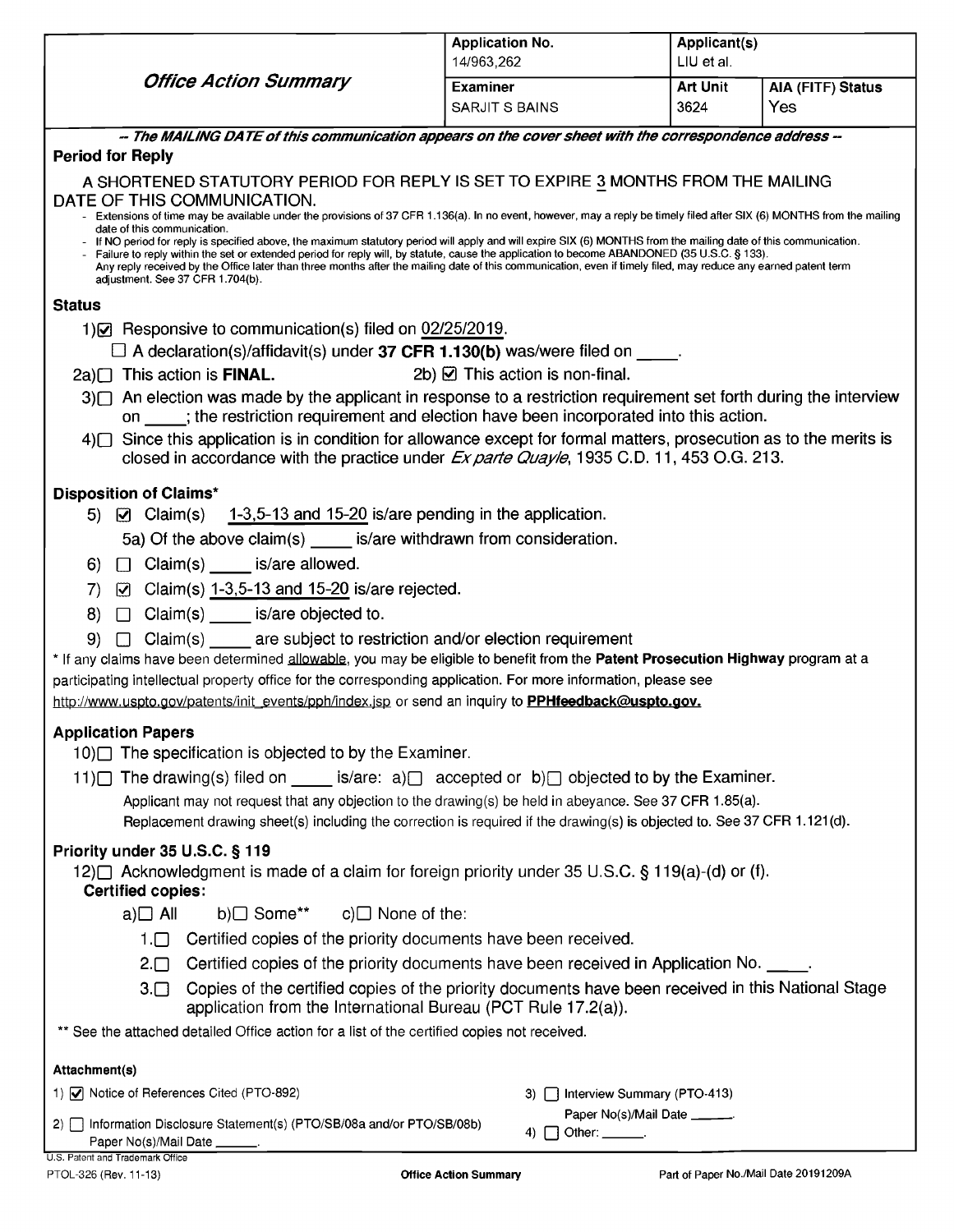### **Notice of Pre-AIA or AIA Status**

1. The present application, filed on or after March 16, 2013, is being examined under the first inventor to file provisions of the AIA.

## **Notice to Applicant**

2. A request for continued examination under 37 CFR 1.114, including the fee set forth in 37 CFR 1.17(e), was filed in this application after final rejection. Since this application is eligible for continued examination under 37 CFR 1.114, and the fee set forth in 37 CFR 1.17(e) has been timely paid, the finality of the previous Office action has been withdrawn pursuant to 37 CFR 1.114. Applicant's submission filed on 01/7/2019 has been entered.

3. The following is a non-Final Office Action. In response to Examiner's Final Rejection of 01/07/2019, Applicant amended Claims 1,5,13,18 and 19; and cancelled Claims 4 and 14. Claims 2-3, 6-12, 14-17 and 20 are as originally or previously presented, but are deemed amended since they depend from independent Claims 1,5 and 18.

Claims 1-3, 5-13 and 15-20 are pending in this application and have been rejected below.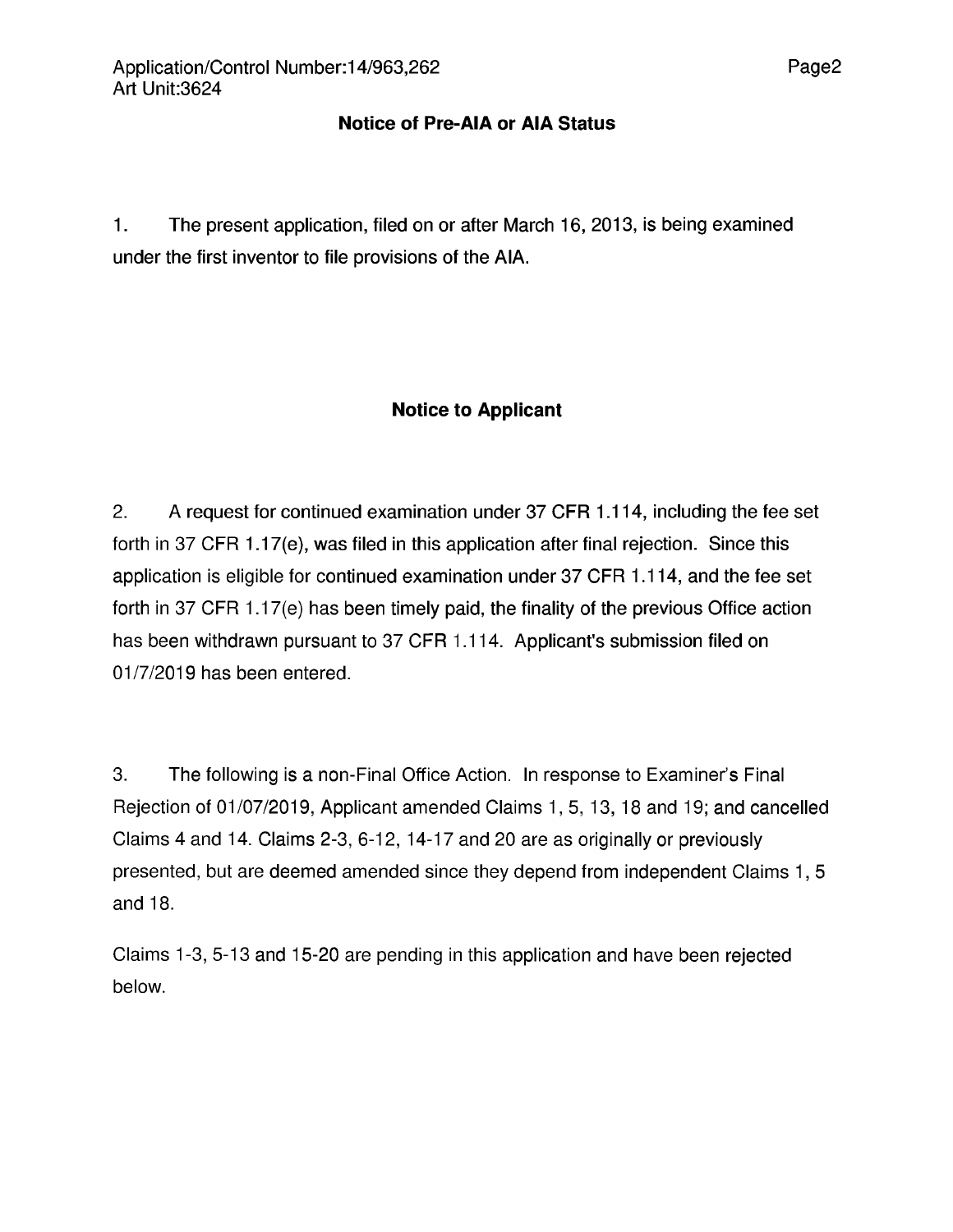### **Response to Amendment**

4. Applicant's arguments and amendments are acknowledged.

5. The 35 USC §101 rejection of Claims maintained despite Applicant's amendments and arguments. Examiner suggests that Applicant call to schedule an interview to discuss further amendments relating to the rejection under 35 USC 101.

6. The 35 USC §103 rejection withdrawn in light of Applicant's amendments. Applicant has incorporated the limitation (equation) from previous Claim 4 into independent Claims 1, 5 and 18; this limitation (equation) was deemed allowable over the prior art in the prior Final Office Action dated 01/07/2019.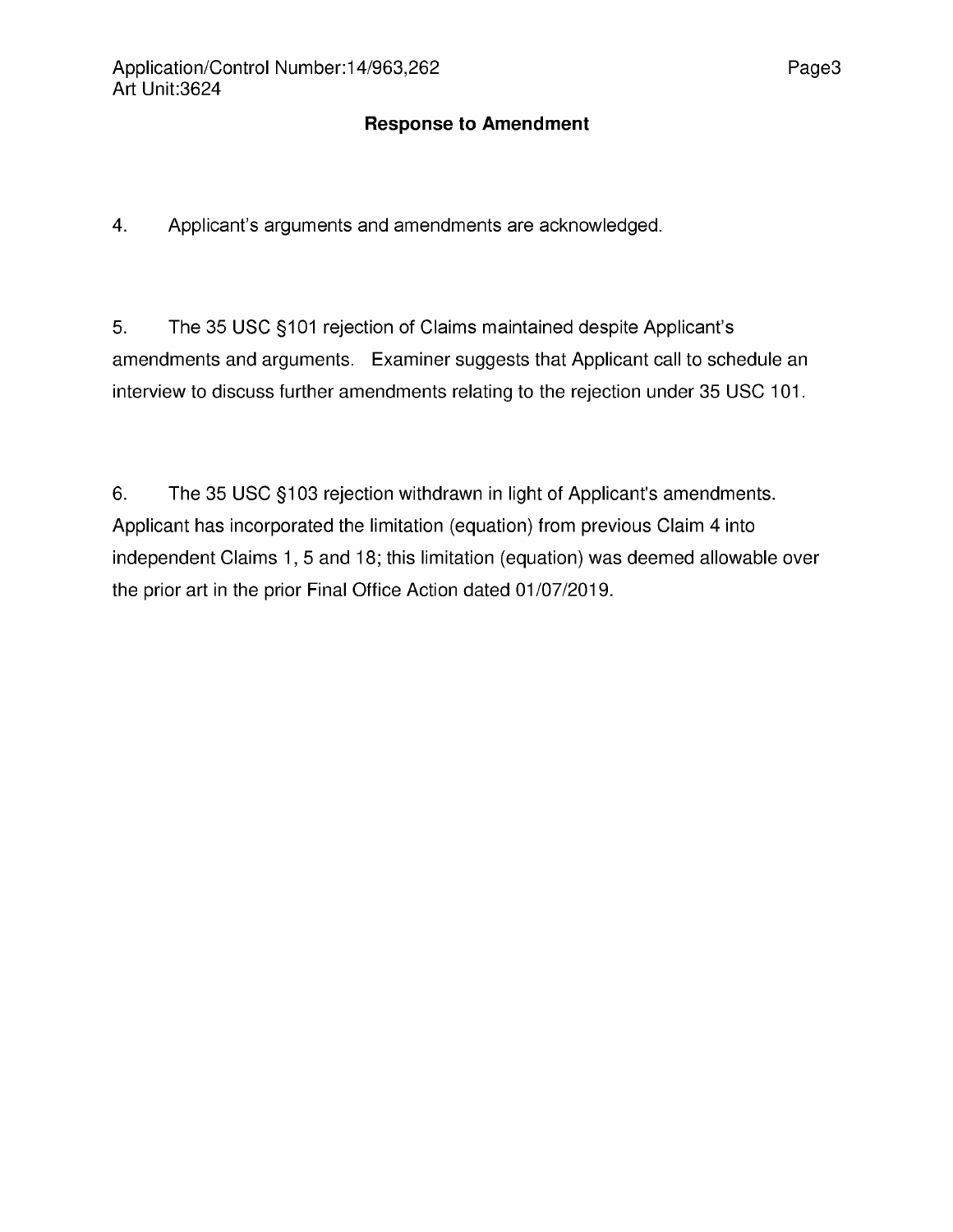#### **Claim Rejections - 35 USC § 101**

#### 7. 35 U.S.C. 101 reads as follows:

Whoever invents or discovers any new and useful process, machine, manufacture, or composition of matter, or any new and useful improvement thereof, may obtain a patent therefor, subject to the conditions and requirements of this title.

8. Claims 1-3, 5-13 and 15-20 rejected under 35 U.S.C. 101 because, although they are drawn to a statutory categories of system (machine), method (process) or medium (manufacture), they are also directed to a judicial exception (an abstract idea) without significantly more.

9. Claim <sup>1</sup> recites receiving vehicle operation data from a region of interest; converting the vehicle operation data into trip data by segmenting the vehicle operation data into separate trips by using a passenger status in the vehicle operation data, wherein each of the separate trips includes an origin location, a destination location and a travel time duration; estimating, based at least in part on the trip data, vehicle demands for multiple tiles of the region of interest; determining, based at least in part on the trip data, mutual travel times between neighboring tiles within the region of interest, which is an abstract idea of Certain Methods of Organizing Human Activity, particularly commercial or legal interactions (including agreements in the form of contracts; legal obligations; marketing or sales activities or behaviors; business relations), because estimating passenger demand data is a marketing or sales activity. Claims 5 and 18 recite similar abstract ideas.

Claim <sup>1</sup> further recites determining, based on the mutual travel times and vehicle demands, a set of candidate tiles among the multiple tiles for allocating vehicle stations by performing affinity propagation; allocating an optimal number of vehicles to at least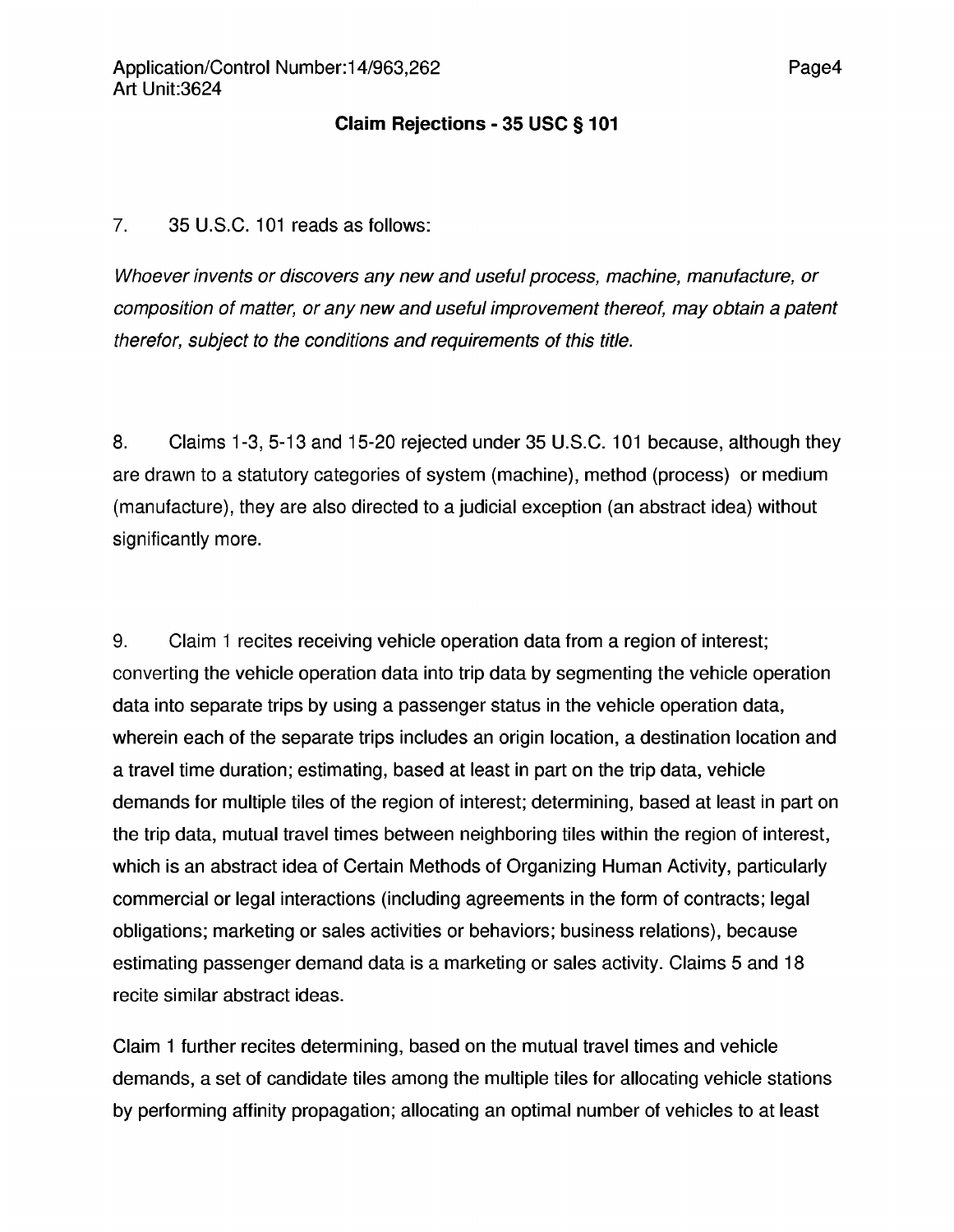### Application/Control Number:14/963,262 Page5 Art Unit:3624

one of the candidate tiles, and displaying the optimal number of vehicles on a map, wherein performing the affinity propagation comprises using  $s_{ij}$  as input to the affinity propagation, wherein  $s_{ij}$  is defined as follows:

$$
s_{ij} = \begin{cases} -\frac{s_{ji}^0}{|d_i|} & i \neq j \\ \lambda \cdot d_j & i = j \end{cases}
$$

wherein  $d_i$  is the demand estimated for the *i*-th tile,  $d_i$  is the demand estimated for the *j*th tile,  $s^0$ <sub>ii</sub> is the travel time from tile *i* to tile *i*, and *λ* is an adjustable parameter, which is an abstract idea of Mathematical Concepts (mathematical relationships, mathematical formulas or equations, mathematical calculations), because the determination of allocating vehicles to vehicle stations is carried out by mathematical calculations involving a mathematical equation. Claims 5 and 18 recite similar abstract ideas.

The judicial exception is not integrated into a practical application because the claims, including additional elements such as a non-transitory memory device for storing computer-readable program code, a processor in communication with the memory device, a computer system, data devices, A non-transitory computer-readable medium having stored thereon program code, are not an improvement to a computer or a technology, the claims do not apply the judicial exception with a particular machine, the claims do not effect a transformation or reduction of a particular article to a different state or thing, nor do the claims apply the judicial exception in some other meaningful way beyond generally linking the use of the judicial exception to a particular field of use or technological environment such that the claims as a whole are more than a drafting effort designed to monopolize the exception. Adding the words "apply it" (or an equivalent) with the judicial exception, or mere instructions to implement an abstract idea on a computer, or merely using a computer as a tool to perform an abstract idea, as in the instant claims, is not indicative of integration into a practical application - see MPEP 2106.05(f).

The claims do not include additional elements that are sufficient to amount to significantly more than the judicial exception (abstract idea), because these additional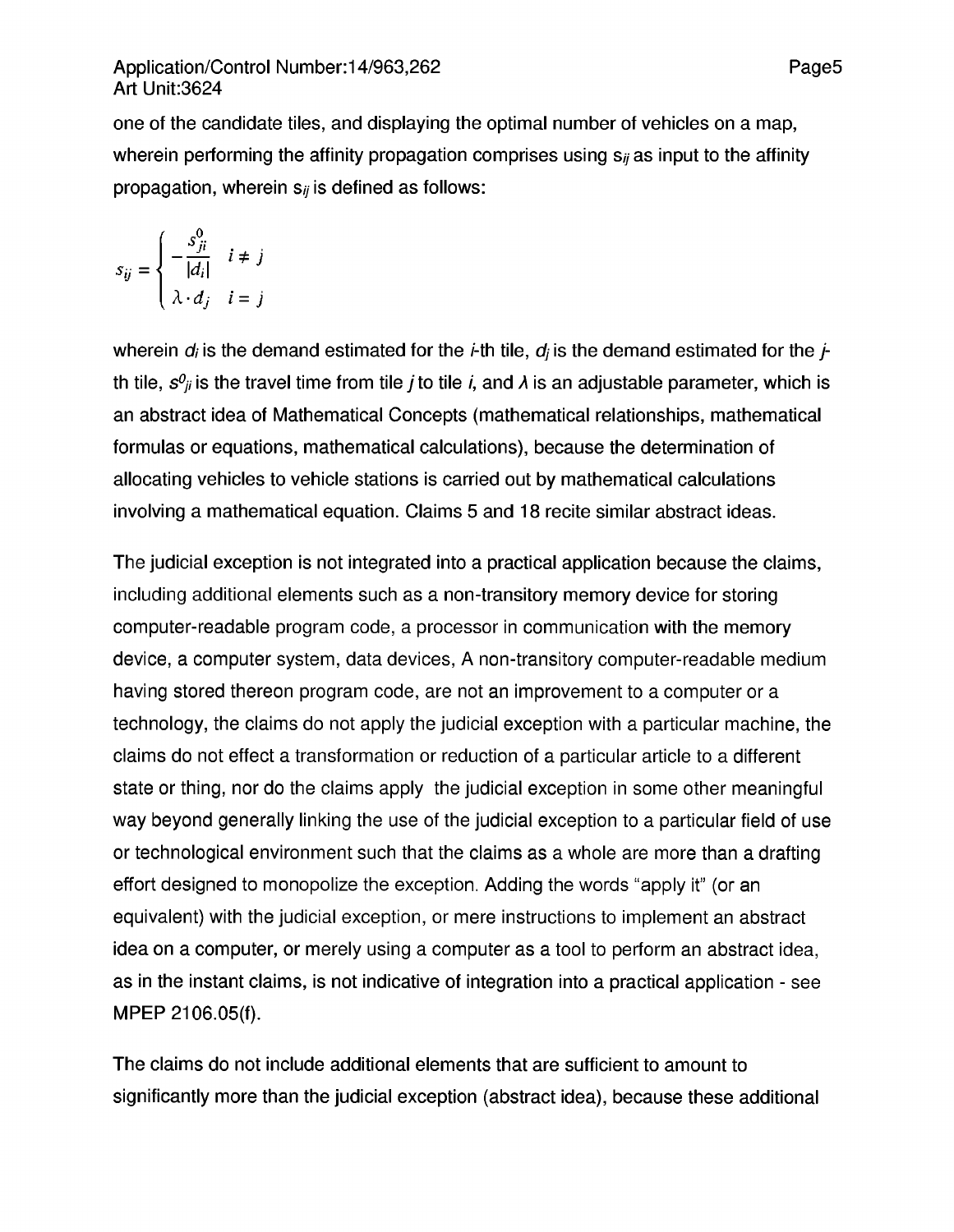### Application/Control Number:14/963,262 Page6 Art Unit:3624

elements such as those listed above, individually or in combination, do not recite anything that is beyond conventional and routine use of computers (as evidenced by paragraph 21 of the published Specification in the instant Application, and court decisions such as buySAFE, Inc. v. Google, Inc., 765 F.3d 1350, 1355, 112 USPQ2d 1093,1096 (Fed. Cir. 2014) discussed at 2106.05(d) of the MPEP), do not effect a transformation or reduction of a particular article to a different state or thing, nor do they apply the judicial exception in some other meaningful way beyond generally linking the use of the judicial exception to a particular field of use or technological environment. Adding the words "apply it" (or an equivalent) with the judicial exception, or mere instructions to implement an abstract idea on a computer, or merely using a computer as a tool to perform an abstract idea, as in the instant claims, is not indicative of an inventive concept ("significantly more") - see MPEP 2106.05(f).

Dependent Claims 2-3, 6-13, 15-17 and 19-20 also do not include additional elements that are sufficient to amount to significantly more than the judicial exception (abstract idea), because these additional elements, considered either individually or in combination, are merely extensions of the abstract idea, do not recite anything that is beyond conventional and routine use of computers (as evidenced by paragraph 21 of the published Specification in the instant Application, and court decisions such as buySAFE, Inc. v. Google, Inc., 765 F.3d 1350, 1355, 112 USPQ2d 1093,1096 (Fed. Cir. 2014) discussed at 2106.05(d) of the MPEP), do not effect a transformation or reduction of a particular article to a different state or thing, or merely indicate a field of use or technological environment (see MPEP 2106.05(h)). The claims therefore fail to apply the judicial exception in a meaningful way that provides an inventive concept so as to transform the claims into patent-eligible subject matter.

Therefore, Claims 1,5-6,13,17 and 21-35 are rejected under 35 U.S.C. 101 as being directed to non-eligible subject matter. See Alice Corp. v. CLS Bank International, 573 U.S. 2014.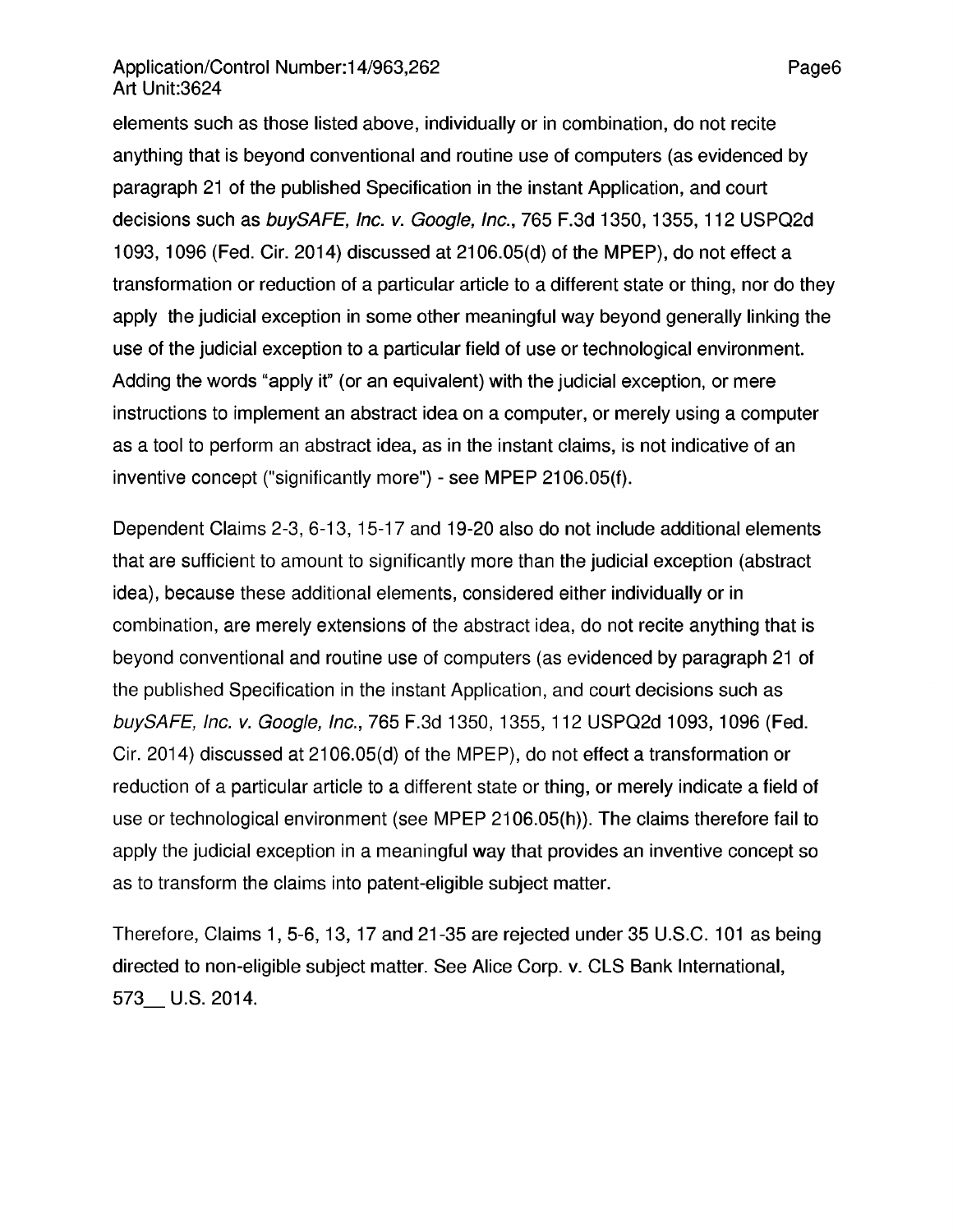### **Response to Arguments**

10. Applicant's arguments filed 01 /17/2019 have been fully considered, but they are not persuasive and/or are moot in view of the new rejections necessitated by the amendments.

11. Applicant argues (at pp. 7-8) that "Such vehicle fleet management technologies do not fit within the three enumerated categories of mathematical concepts, certain methods of organizing human activity, nor mental processes" under the 2019 PEG.

Examiner respectfully disagrees. As explained at paragraph 9 above in this Office Action, under Broadest Reasonable Interpretation of the claim language the claims clearly recite an abstract idea of Certain Methods of Organizing Human Activity, particularly commercial or legal interactions (including agreements in the form of contracts; legal obligations; marketing or sales activities or behaviors; business relations), and also an abstract idea of Mathematical Concepts (mathematical relationships, mathematical formulas or equations, mathematical calculations), at Prong <sup>1</sup> of the analysis under the 2019 PEG, since the claims are directed to both a sales or marketing activity of determining vehicle demand for passengers, as well as a mathematical equation.

12. Applicant's arguments with regard to the prior §103 rejections are moot, since the 35 U.S.C. 103 rejection has been withdrawn.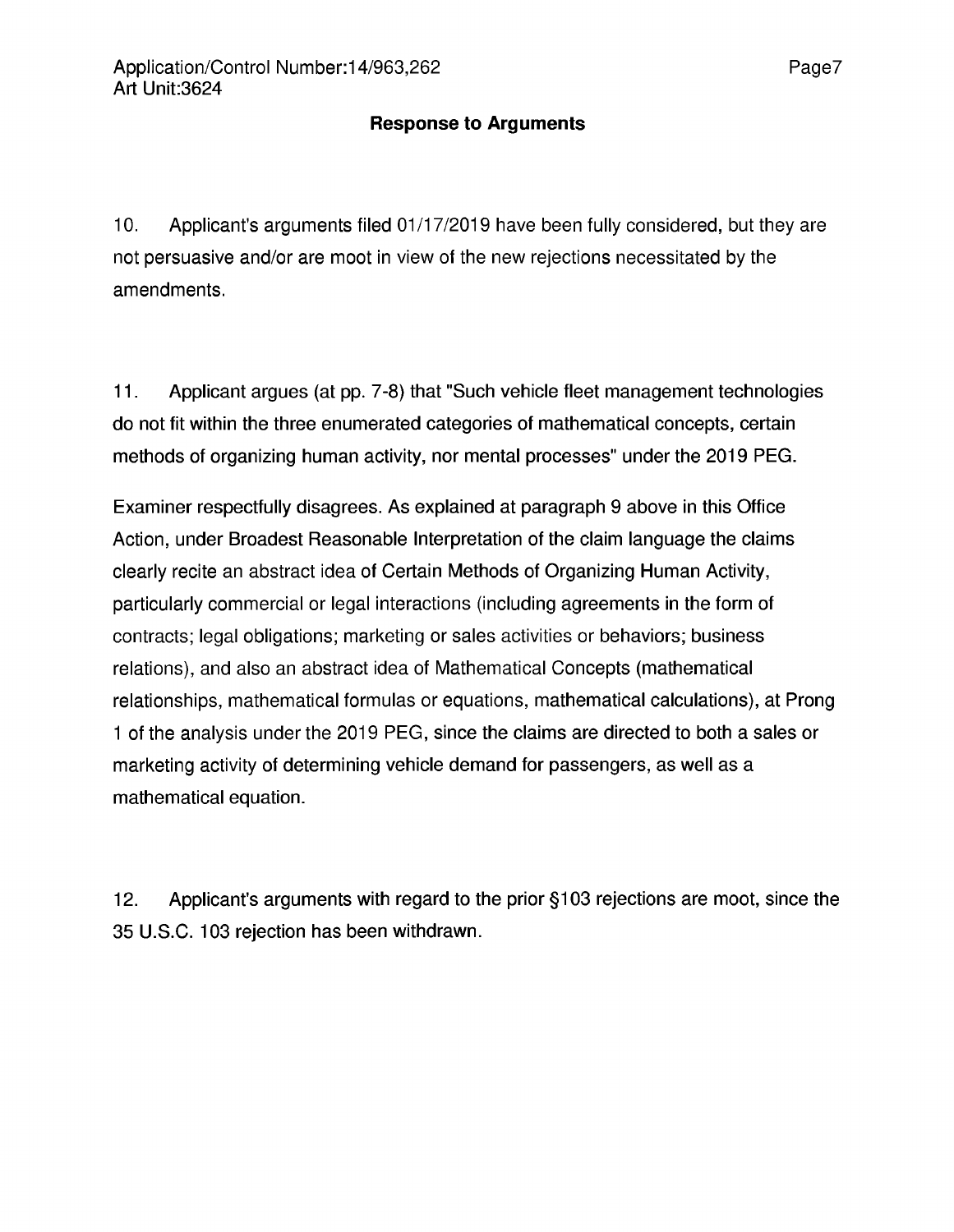### **Conclusion**

13. The prior art made of record and not relied upon is considered pertinent to applicant's disclosure.

Seally (US Patent Application Publication 20170300049 A1) describes a system for generating a route for a requested journey, determining the commencement time of the journey from the origin point such that a vehicle executes the journey free of collisions with other vehicles in a closed transport system.

Kislovskiy et al. (US Patent Application Publication 20180342034 A1) describes ondemand transportation management system that can receive transport requests in connection with an on-demand transportation service, each transport request indicating a start location and a destination. The system can determine a set of candidate vehicles to service each transport request, and can further determine a non-trip risk value for servicing the transport request.

Dickerson (US Patent Application Publication 20010037174 A1) describes an urban transit system based on digital cellular communication, GPS locating technology, and digital computers to provide real-time command and control of passengers and vehicles with the objective of minimizing the social costs of urban transportation.

14. Any inquiry concerning this communication or earlier communications from the examiner should be directed to SARJIT S BAINS whose telephone number is 571 270 0317. The examiner can normally be reached on Monday-Friday from 9:00 am to 5:30 pm. If attempts to reach the examiner by telephone are unsuccessful, the examiner's supervisor, PATRICIA MUNSON, can be reached on 571-270-5396.

The fax phone number for the organization where this application or proceeding is assigned is 571-273-8300. Information regarding the status of an application may be obtained from the Patent Application Information Retrieval (PAIR) system. Status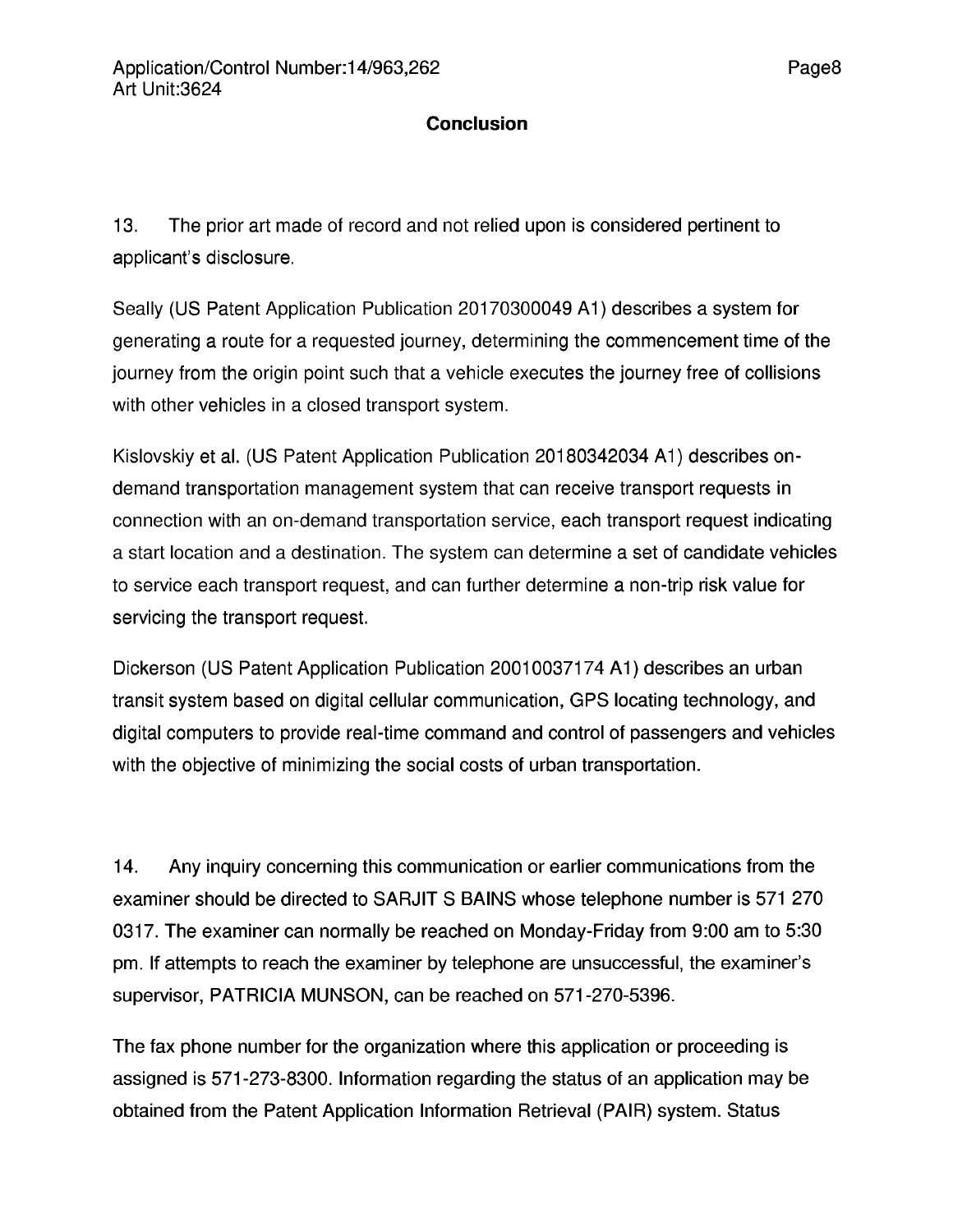information for published applications may be obtained from either Private PAIR or Public PAIR. Status information for unpublished applications is available through Private PAIR only. For more information about the PAIR system, see http://portal.uspto.gov/external/portal. Should you have questions on access to the Private PAIR system, contact the Electronic Business Center (EBC) at 866-217-9197 (toll-free).

Examiner interviews are available via telephone, in-person, and video conferencing using a USPTO supplied web-based collaboration tool. To schedule an interview, applicant is encouraged to use the USPTO Automated Interview Request (AIR) at http://www.uspto.gov/interviewpractice .

/SARJIT S BAINS/ Examiner, Art Unit 3624

/PATRICIA H MUNSON/ Supervisory Patent Examiner, Art Unit 3624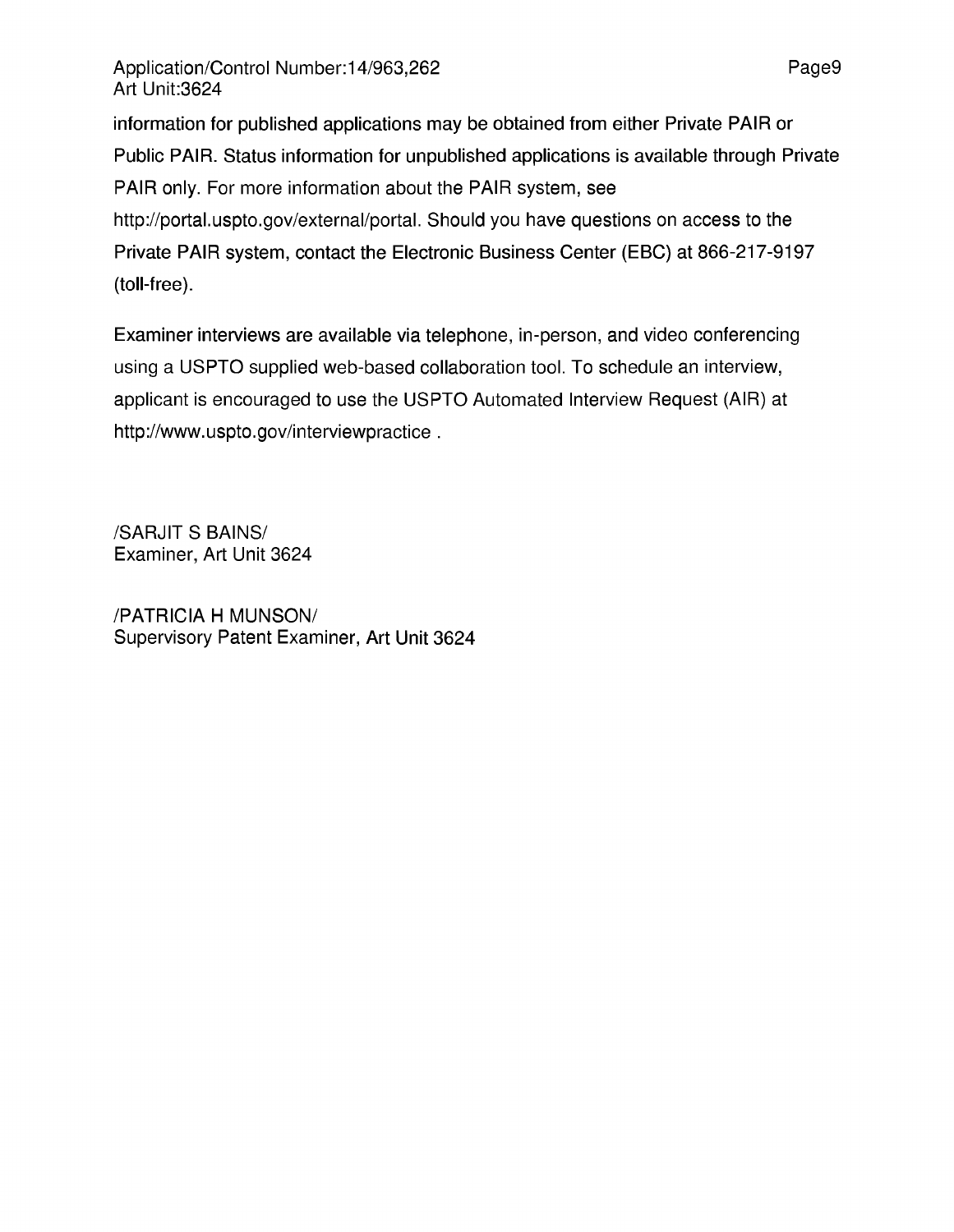#### **Amendments to the Claims**

The following listing of claims will replace all prior versions, and listings, of claims in this application:

1. (Currently Amended) A system for optimal allocation, comprising: a non-transitory memory device for storing computer-readable program code; and

a processor in communication with the memory device, the processor being operative with the computer-readable program code to perform the steps of

receiving vehicle operation data from one or more vehicle data devices that service a region of interest, wherein the one or more vehicle data devices stream real-time vehicle operation data to a central computing system, wherein the vehicle operation data is stored in vehicle operation records which are instantly accessible in volatile memory of an in-memory database for high speed scanning.

converting the vehicle operation data records into trip data by segmenting the vehicle operation data into separate trips by using a passenger status in the vehicle operation data, wherein each of the separate trips includes an origin location, a destination location and a travel time duration,

estimating, based at least in part on the trip data, vehicle demands for multiple tiles of the region of interest,

determining, based at least in part on the trip data, mutual travel times between neighboring tiles within the region of interest,

determining, based on the mutual travel times and vehicle demands, a set of candidate tiles among the multiple tiles for allocating vehicle stations by performing affinity propagation;

> allocating an optimal number of vehicles to at least one of the candidate tiles, and displaying, via a user interface, the optimal number of vehicles on a map:

wherein performing the affinity propagation comprises using  $s_{ij}$  as input to the affinity propagation, wherein  $s_{ij}$  is defined as follows: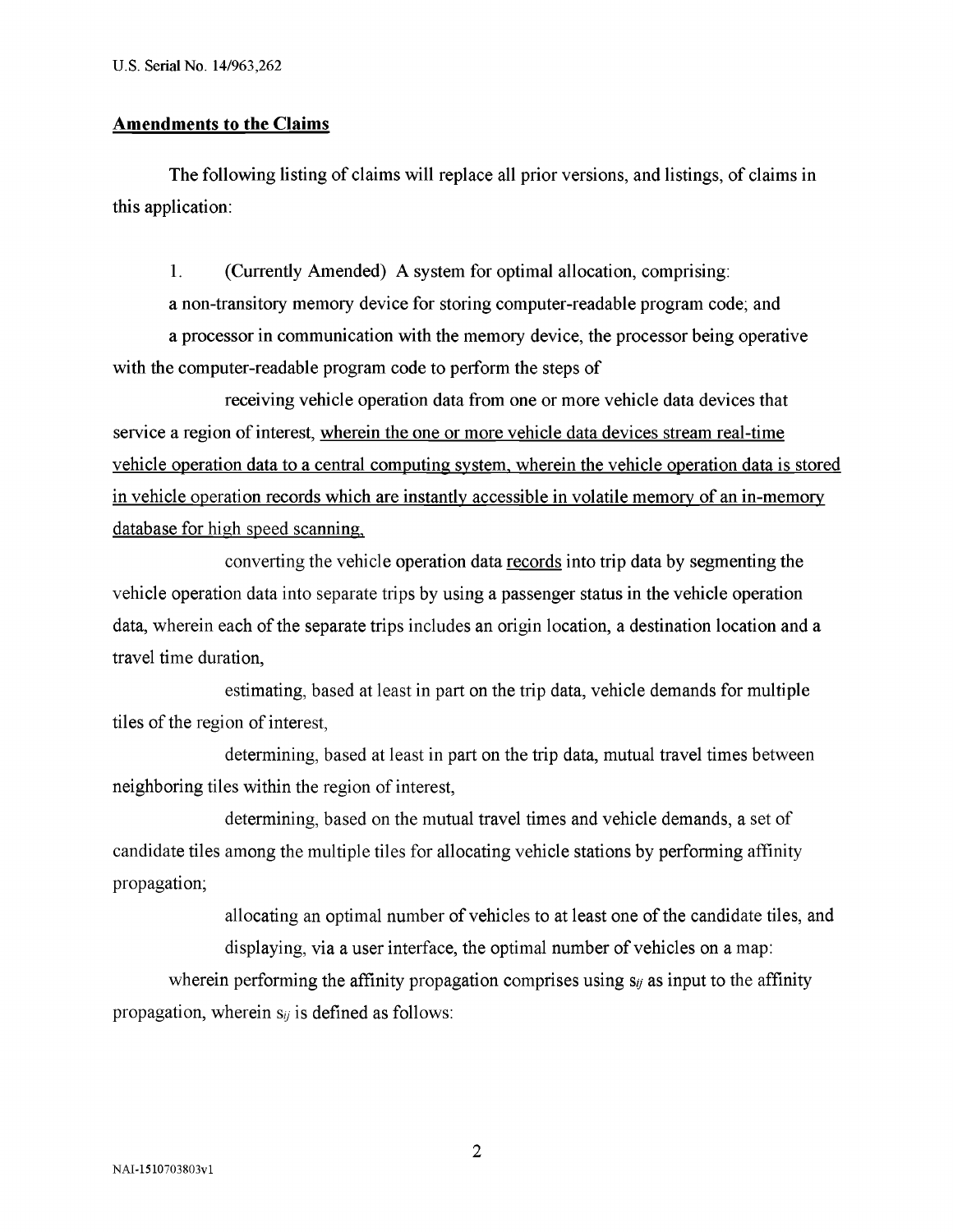$$
s_{ij} = \begin{cases} -\frac{s_{ji}^0}{|a_i|} & i \neq j \\ \lambda \cdot d_j & i = j \end{cases}
$$

wherein  $d_i$  is the demand estimated for the *i*-th tile,  $d_j$  is the demand estimated for the *j*-th tile,  $s_{ji}^0$  is the travel time from tile *j* to tile *i*, and  $\lambda$  is an adjustable parameter.

2. (Original) The system of claim <sup>1</sup> wherein the vehicle operation data comprises taxi operation data.

3. (Original) The system of claim <sup>1</sup> wherein the vehicle operation data comprises time ordered data records, wherein each of the time ordered data records stores location coordinates and a passenger status.

4. (Canceled).

5. (Currently Amended) A computer-implemented method, comprising:

receiving, by a computer system, vehicle operation data from one or more vehicle data devices servicing a region of interest, wherein the vehicle data devices stream real-time vehicle operation data to the computing system, wherein the vehicle operation data is stored in vehicle operation records which are instantly accessible in volatile memory of an in-memory database for high speed scanning:

converting, by the computer system, the vehicle operation data records into trip data by segmenting the vehicle operation data into separate trips by using a passenger status in the vehicle operation data, wherein each of the separate trips includes an origin location, a destination location and a travel time duration;

estimating, by the computer system based at least in part on the trip data, vehicle demands for multiple tiles of the region of interest;

determining, by the computer system based at least in part on the trip data, mutual travel times between neighboring tiles of the region of interest;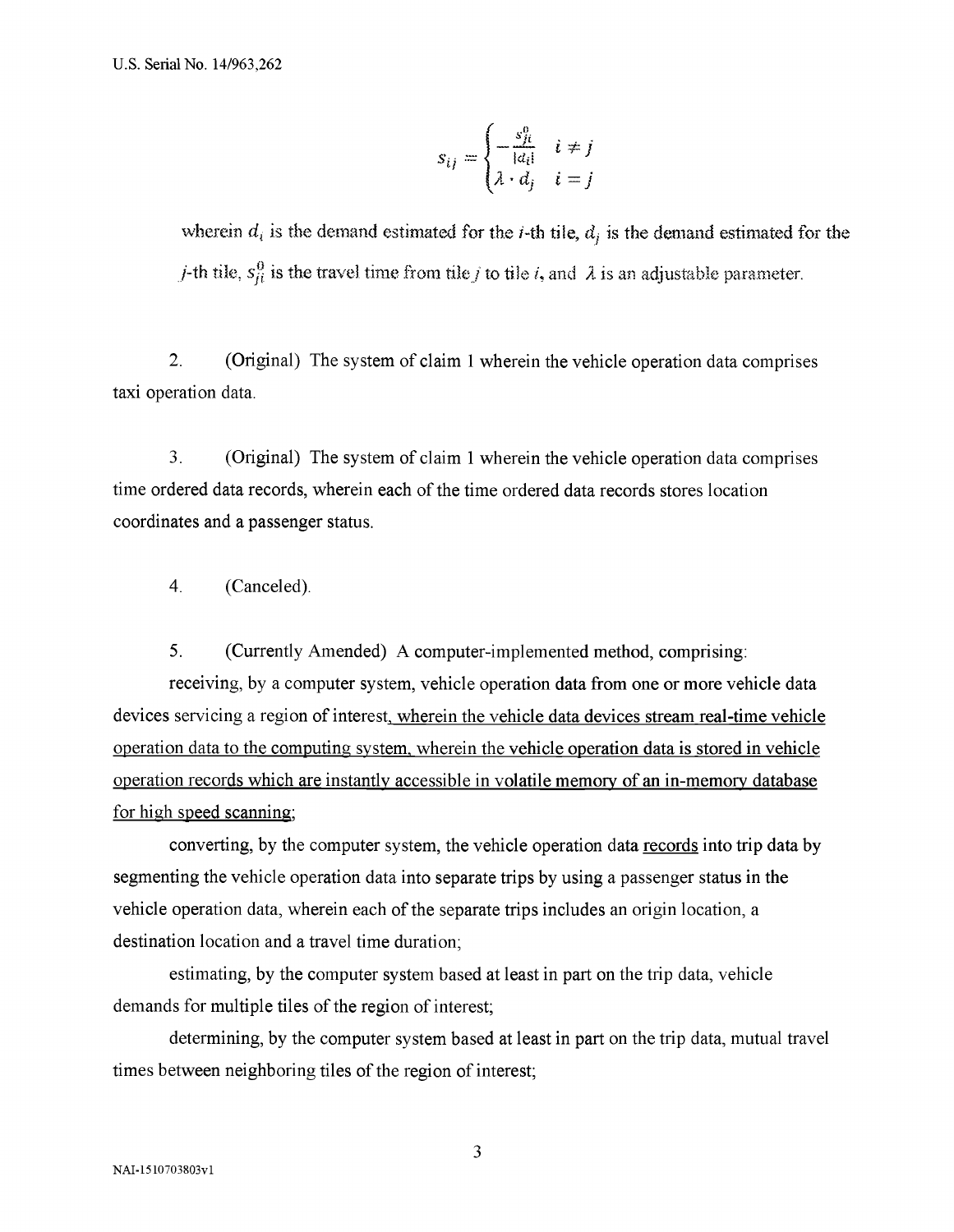determining, by the computer system based on the mutual travel times and the vehicle demands, at least one candidate tile among the multiple tiles for allocating a vehicle station by minimizing total travel time by performing affinity propagation; and

presenting, via a user interface, the candidate tile for allocating the vehicle station;

wherein performing the affinity propagation comprises using  $s_{ij}$  as input to the affinity propagation, wherein  $s_{ij}$  is defined as follows:

$$
s_{ij} = \begin{cases} -\frac{s_{ji}^0}{|a_i|} & i \neq j \\ \lambda \cdot d_j & i = j \end{cases}
$$

wherein  $d_i$  is the demand estimated for the *i*-th tile,  $d_j$  is the demand estimated for the *j*-th tile,  $s_{ji}^0$  is the travel time from tile *j* to tile *i*, and  $\lambda$  is an adjustable parameter.

6. (Original) The method of claim 5 wherein converting the vehicle operation data into the trip data comprises segmenting the vehicle operation data into separate trips by using a passenger status in the vehicle operation data, wherein each of the separate trips includes an origin location, a destination location and a travel time duration.

7. (Original) The method of claim 5 further comprises dividing the region of interest into a grid of the multiple tiles, wherein the multiple tiles are square, triangular or hexagonal tiles.

8. (Original) The method of claim 5 wherein estimating the vehicle demands comprises:

extracting, from the trip data, origin locations for all trips over the region of interest for a given time period; and

estimating at least one of the vehicle demands for at least one of the tiles by determining a number of trips with the origin locations situated within the tile.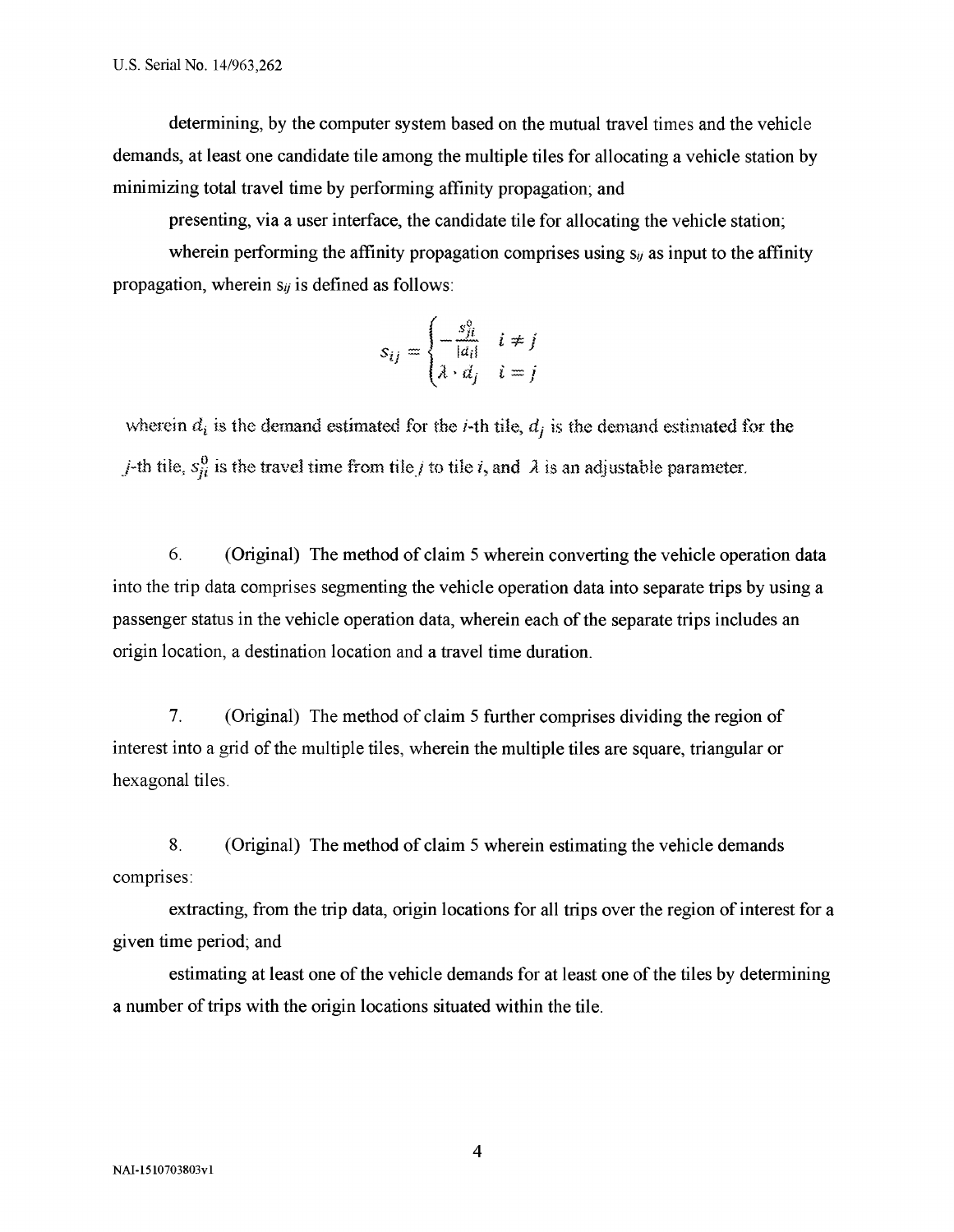9. (Original) The method of claim <sup>5</sup> wherein estimating the vehicle demands comprises estimating at least one of the vehicle demands for at least one of the tiles by determining a logarithmic function of a number of getting-on events within the tile.

10. (Original) The method of claim 9 further comprising determining the number of getting-on events from the trip data.

11. (Original) The method of claim 9 further comprising determining the number of getting-on events from a user selection of a confidence value.

12. (Original) The method of claim 5 wherein determining the mutual travel times between neighboring tiles comprises averaging travel times of vehicles traveling between two neighboring tiles over multiple trips with an active passenger status.

13. (Previously Presented) The method of claim 5 wherein determining the set of candidate tiles further comprises performing a clustering technique.

14. (Canceled).

15. (Previously Presented) The method of claim 5 wherein determining the at least one candidate tile comprises determining different sets of candidate tiles according to an adjustable parameter.

16. (Original) The method of claim 15 further comprises generating an allocation planning curve that represents the different sets of candidate tiles and quantifies trade-offs between number of candidate tiles and response time.

17. (Original) The method of claim 15 further comprising determining an optimal number of vehicles to be distributed to at least one of the candidate tiles.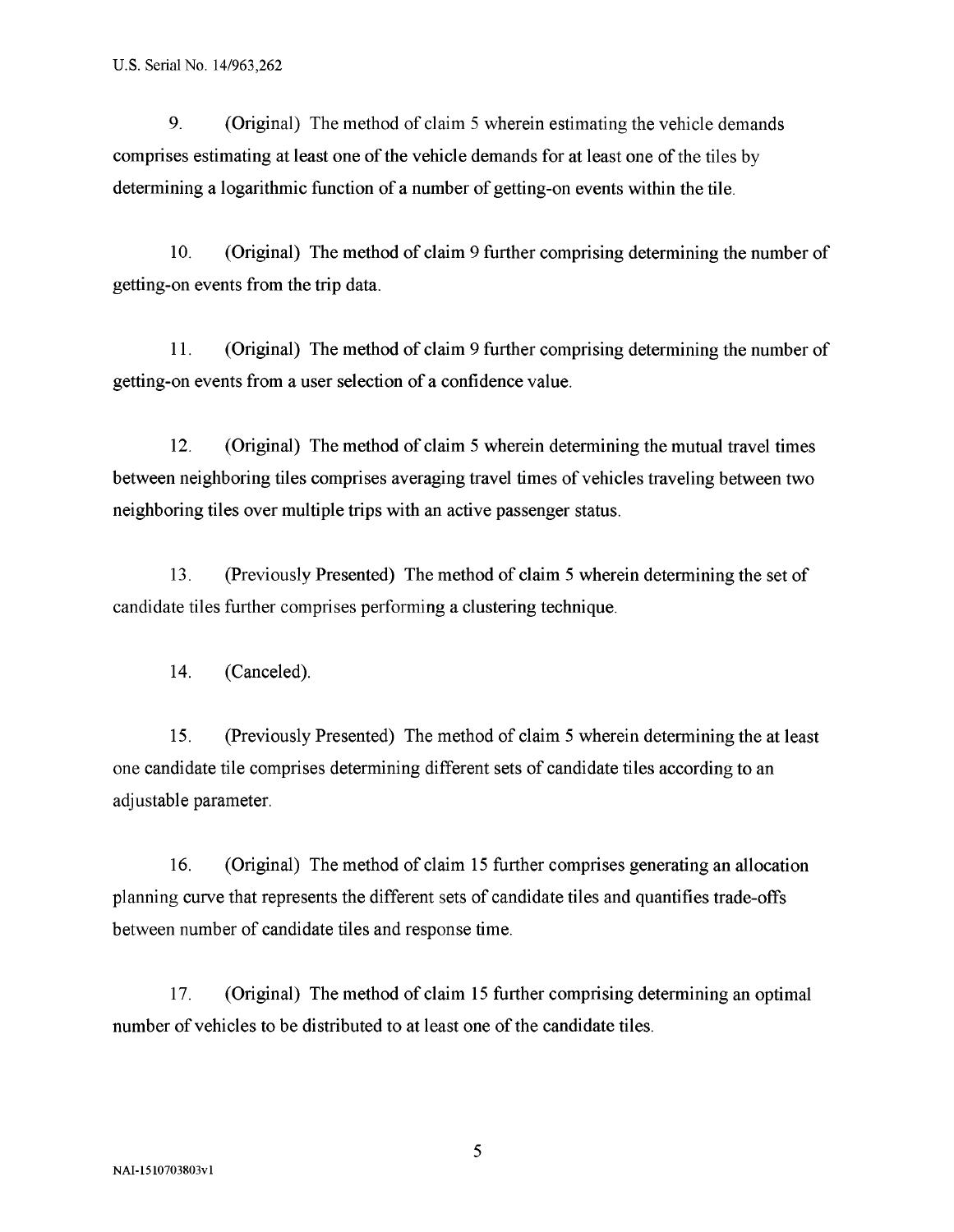18. (Currently Amended) A non-transitory computer-readable medium having stored thereon program code, the program code executable by a computer to:

extract trip data from vehicle operation data received from one or more vehicle data devices servicing a region of interest, wherein the one or more vehicle data devices stream realtime vehicle operation data to a central computing system, wherein the vehicle operation data is stored in vehicle operation records which are instantly accessible in volatile memory of an inmemory database for high speed scanning:

estimate, based at least in part on the trip data, vehicle demands for multiple tiles of the region of interest;

determine, based at least in part on the trip data, mutual travel times between neighboring tiles of the region of interest;

determine, based on the mutual travel times and the vehicle demands, a set of candidate tiles among the multiple tiles for allocating vehicle stations by minimizing total travel time by performing affinity propagation; and

present, via a user interface, the set of candidate tiles for allocating the vehicle stations;

wherein performing the affinity propagation comprises using *sy* as input to the affinity propagation, wherein  $s_{ij}$  is defined as follows:

$$
s_{ij} = \begin{cases} -\frac{s_{ji}^0}{|d_i|} & i \neq j \\ \lambda \cdot d_j & i = j \end{cases}
$$

wherein  $d_i$  is the demand estimated for the *i*-th tile,  $d_j$  is the demand estimated for the *j*-th tile,  $s_{ji}^0$  is the travel time from tile *j* to tile *i*, and  $\lambda$  is an adjustable parameter.

19. (Previously Presented) The non-transitory computer-readable medium of claim 18, wherein the program code is executable by the computer to further determine the set of candidate tiles by performing a clustering technique.

20. (Original) The non-transitory computer-readable medium of claim 18, wherein the program code is executable by the computer to determine an optimal number of vehicles to be distributed to at least one of the candidate tiles.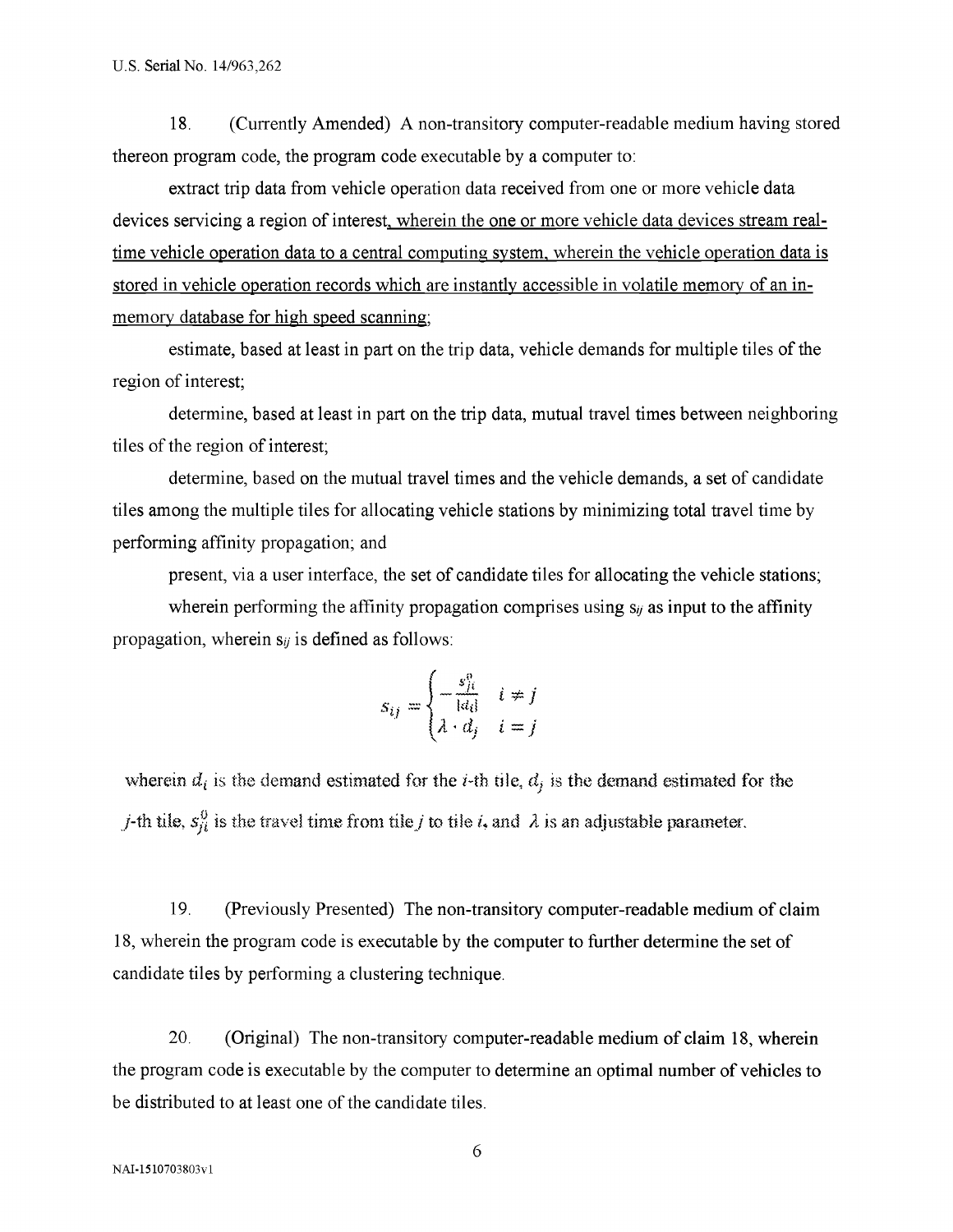#### **REMARKS**

Reconsideration and allowance of the current application are requested in light of the above-marked amendments and the foregoing remarks. No new matter has been added. **The Examiner is encouraged to contact the undersigned at +1.858.314.1178 or**

#### **ckukkonen@ionesdav.com to discuss how best to advance prosecution in light ofthis reply.**

Recognizing that Internet communications are not secure, the undersigned hereby authorizes the USPTO to communicate with the undersigned and practitioners of record in accordance with 37 CFR  $\S$  1.33 and 37 CFR  $\S$  1.34 concerning any subject matter of this application by video conferencing, instant messaging, or electronic mail. The undersigned acknowledges that a copy of any such communications will be made of record in the application file.

#### **Rejections under 35 USC \$101**

The undersigned participated in a telephonic interview with Examiner Bains on January 8, 2020. During the interview, amendments similar to those presented herein were discussed. While no immediate agreement was reached regarding allowabilty, the undersigned gratefully acknowledges the guidance and participation of Examiner Bains.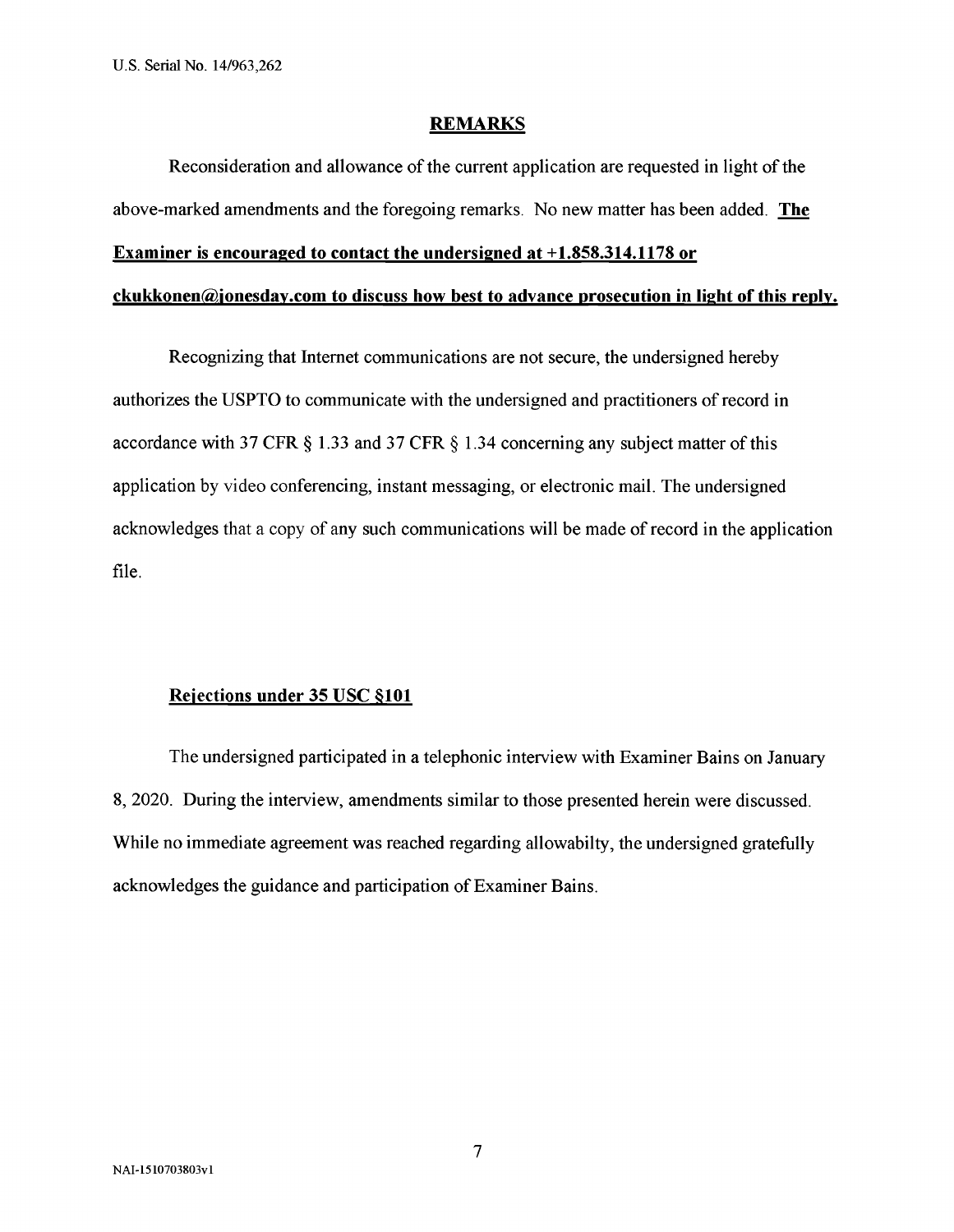#### **Rejections under 35 USC \$101**

Claims 1-3, 5-13, and 15-20 stand rejected under 35 USC §101 as allegedly being directed to non-patentable subject matter. These rejections are respectfully traversed.

It is respectfully submitted that the pending claims should be deemed as eligible subject matter according to the criteria specified by the 2019 Revised Patent Subject Matter Eligibility Guidance ("2019 Revised Guidance") which took effect on January 7, 2019 and which was updated in October 2019 subsequent to the issuance of the current office action ("October Update" - see https://www.uspto.gov/sites/default/files/documents/peg\_oct\_2019\_update.pdf). In determining whether claims are directed to patent eligible subject matter, Examiners are to continue following the 2014 Interim Guidance on Patent Subject Matter Eligibility ("Interim Guidance"). Under the Interim Guidance, Examiners are to apply a two-step approach, with the second step having two parts (i.e.,  $2A$  and  $2B$ ). Step 1 requires a determination of whether the claim is directed to a process, machine, or composition of matter. In response to step 1 being decided in the affirmative, step 2A requires a determination of whether the claims are directed to a law of nature, a natural phenomenon, or an abstract idea (judicial exceptions). In response to step 2A being decided in the affirmative, step  $2B$  (part 2 of the Mayo test) requires a determination of whether the claims recite additional elements that amount to significantly more than the judicial exception. Should step 2B be decided in the affirmative, the claim qualifies as eligible subject matter under 35 U.S.C. § 101.

Under step 2A, the 2019 Revised Guidance created a new two-prong inquiry for determining whether a claim is "directed to" a judicial exception. Under prong one, it must be determined whether the claim recites an abstract idea defined by 2019 Patent Eligibility Groupings (2019 PEG), law of nature, or natural phenomenon. If the claim does not recite an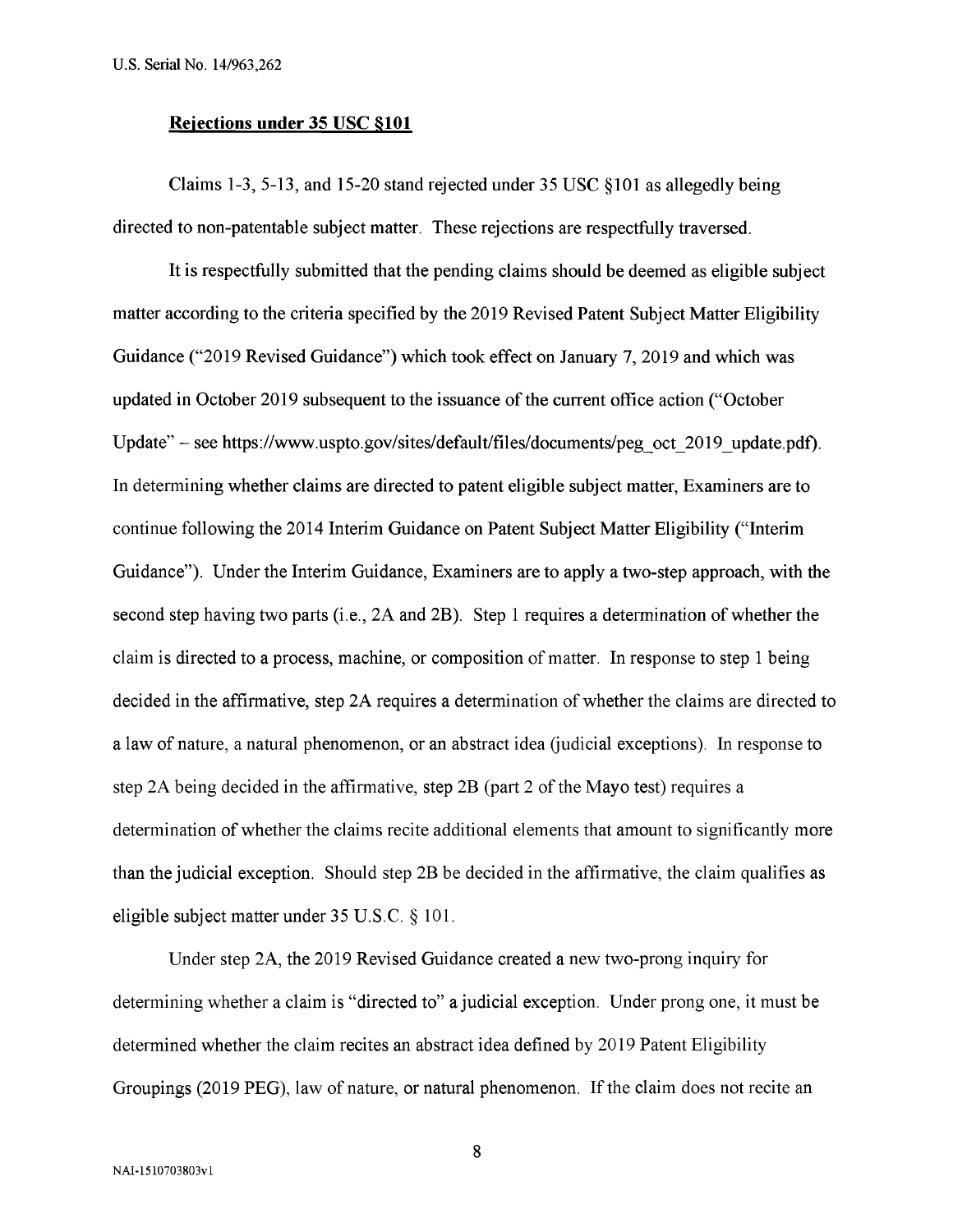abstract idea, law of nature, or natural phenomenon, the claim is not directed to a judicial exception and qualifies as patent eligible subject matter under 35 U.S.C. § 101. Alternatively, if the claim does recite such subject matter, then analysis of the claim continues using prong two. Under prong two, it must be determined whether the claim recites additional elements that integrate the judicial exception into a practical application. If the claim does recite additional elements, then it is not directed to a judicial exception and qualifies as patent eligible subject matter under 35 U.S.C. § 101.

Relating to prong one, the 2019 PEG defines groupings of abstract ideas and the office action alleges that the recited subject matter is directed to both a method of organizing human activity as well as an mathematical concept.

Relating to prong two, an abstract idea integrated into a practical application is patent eligible. "Integration into a practical application" requires an additional element or a combination of additional elements in the claim to apply, rely on, or use the judicial exception in a manner that imposes a meaningful limit on the judicial exception, such that the claim is more than a drafting effort designed to monopolize the exception. There are a number of examples of limitations that are indicative of integration into a practical application such as (i) effecting a transformation or reduction of a particular article to a different state or thing, as discussed in MPEP § 2106.05(c), (ii) and applying or using the judicial exception in some other meaningful way beyond generally linking the use of the judicial exception to a particular technological environment, such that the claim as a whole is more than a drafting effort designed to monopolize the exception, as discussed in MPEP § 2106.05(e) and the Vanda Memo issued in June 2018.

The current subject matter is directed to computer-implemented techniques that address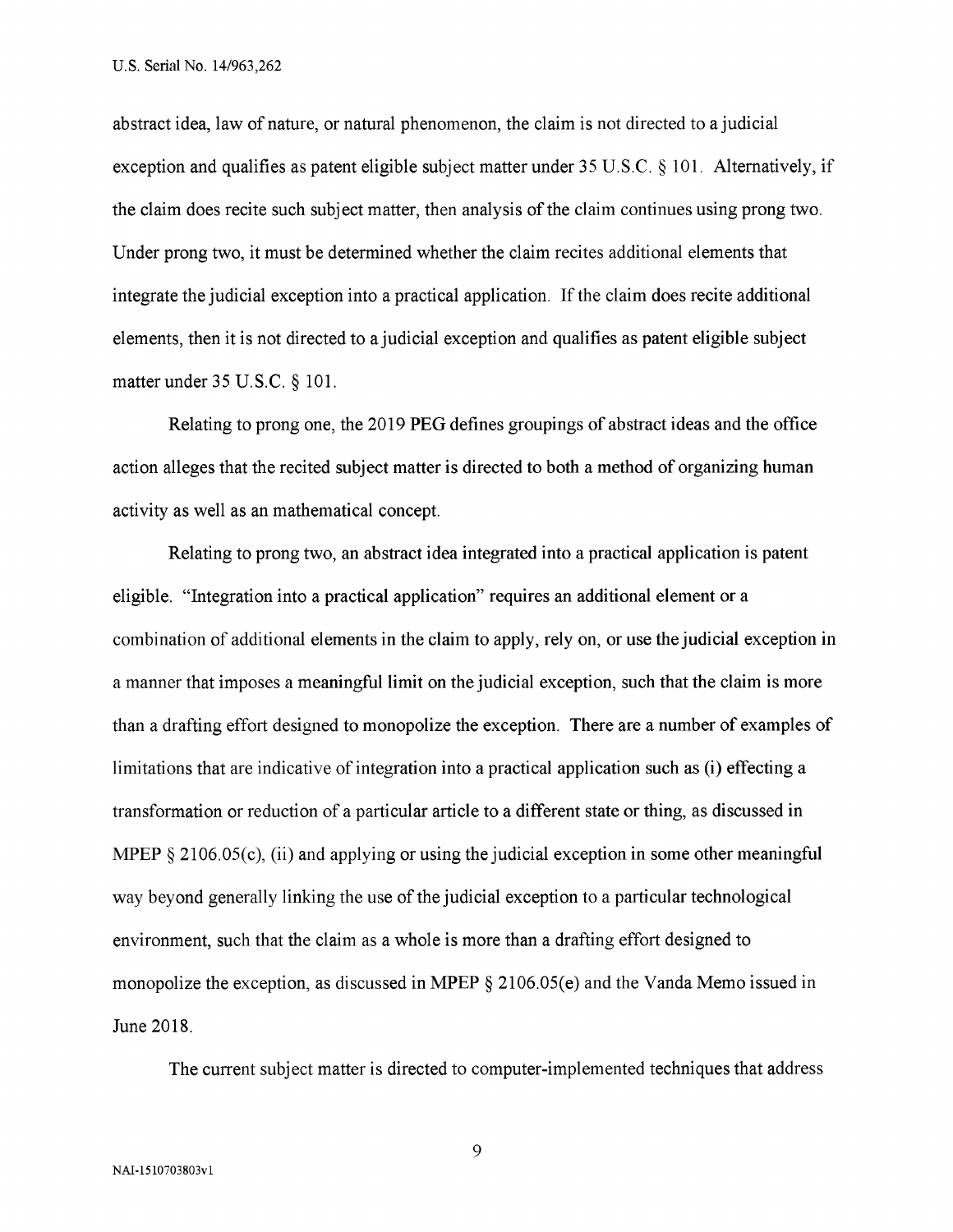issues regarding the optimal allocation of transportation resources within a large geographic area using real-time data derived from vehicles. Such an arrangement is advantageous in that it not only can decrease waiting times for individuals seeking to access such vehicles, but it also reduces driver waiting time which, in turn, result in reduced consumption of resources (gasoline, battery, etc.) and reduce pollution. With the claim amendments which more clearly describe some of the real-time aspects of the various operations, the claimed subject matter should not be characterized as a manner of organizing human activity as none of the sub-groupings in the October Updated specify or otherwise are associated with transportation resource allocation. Moreover, it is submitted that the claims do not recite a mathematical concept as alleged as the claims merely are based on or involve a mathematical concept (as provided in the October Update) as part of an overall process. Therefore, the current subject matter fails to meet prong one of step A of the Patent Eligibility process diagram.

Notwithstanding, even if it is deemed that the subject matter meets prong one of Step A of the Patent Eligibility process diagram, such an alleged abstract idea is clearly integrated into a practical application. For example, streaming vehicle operation data in real-time to a central computing system in which such data is stored in vehicle operations records which are instantly accessible in volatile memory of an in-memory database for high speed scanning clearly constitute a combination of additional elements that impose a meaningful limitation on the alleged judicial exception thereby effecting a meaningful transformation (see page 15 of the October Update). Such a detailed and specific algorithm applies or otherwise uses the judicial exception in a meaningful way beyond generally linking the use of the judicial exception to a particular technological environment, such that each claim as a whole is more than a drafting effort designed to monopolize the exception - see MPEP 2106.05(e) and Vanda Memo. This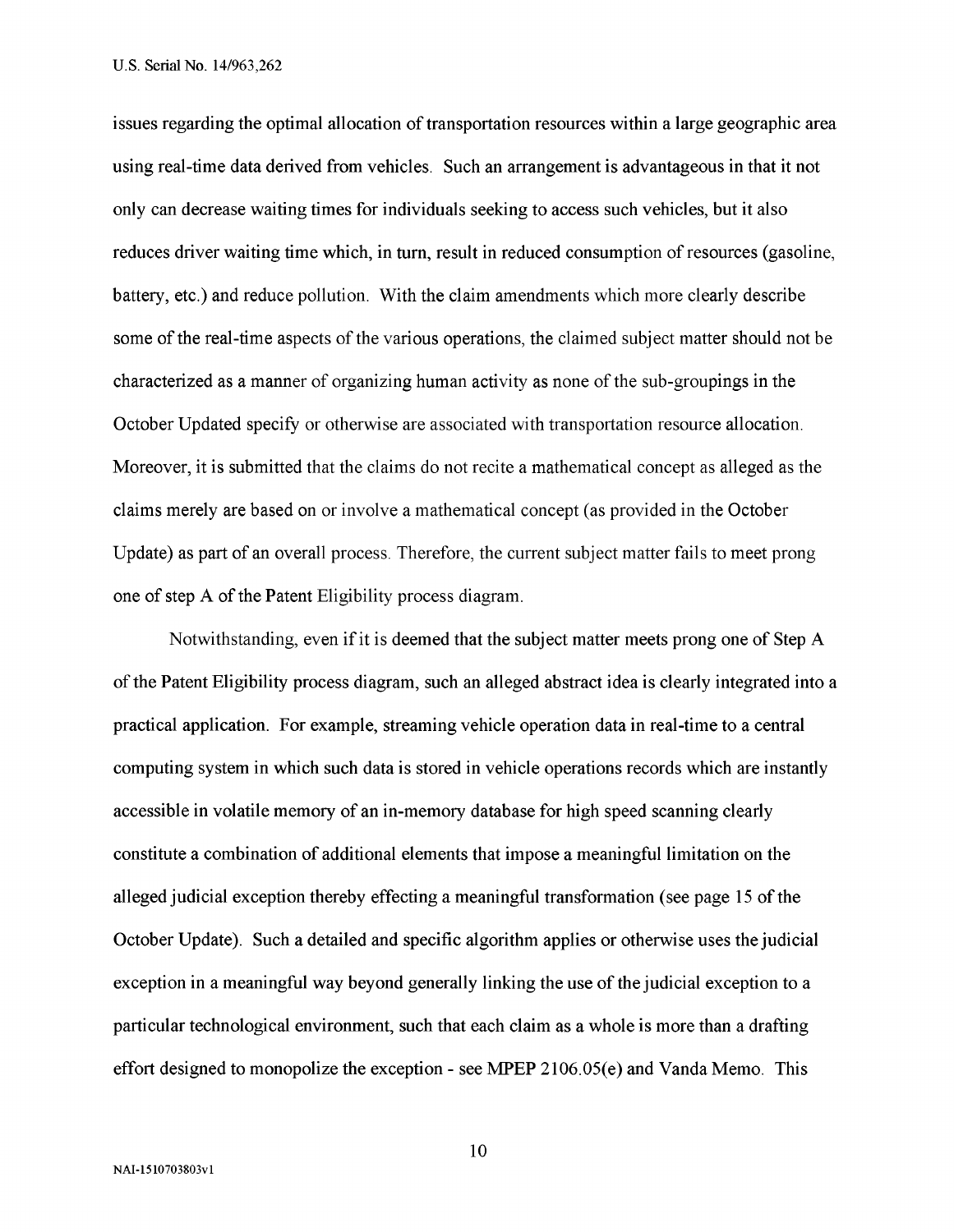position is further supported by Example 42 of the Guidelines in that, at a minimum, the additional elements added in the current amendment recite a specific improvement over prior art systems by allowing remote vehicle devices to share information in real time in a standardized format regardless of the format in which the information was streamed by such devices.

For at least these reasons, it is respectfully submitted that the claims are eligible and withdrawal of the rejections under  $35 \text{ U.S.C.}$  § 101 is requested.

#### **Concluding Comments**

On the basis of the foregoing amendments, the pending claims are in condition for allowance. It is believed that all of the pending claims have been addressed in this paper. However, failure to address a specific rejection, issue or comment, does not signify agreement with or concession of that rejection, issue or comment. In addition, because the arguments made above are not intended to be exhaustive, there may be reasons for patentability of any or all pending claims (or other claims) that have not been expressed. Finally, nothing in this paper should be construed as an intent to concede any issue with regard to any claim, except as specifically stated in this paper.